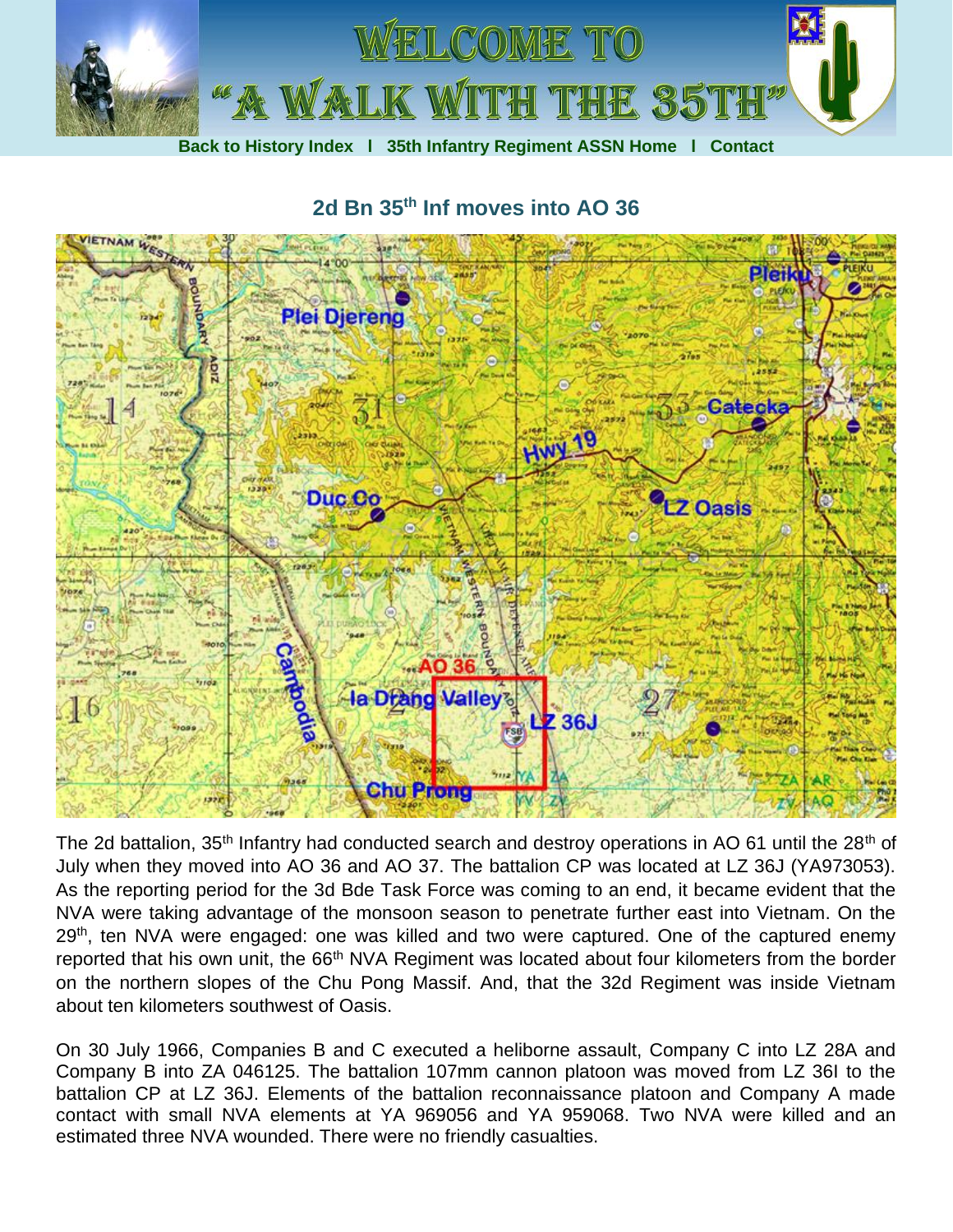## **LZ 36J - 31 July**

On 31 July 1966 Companies A and C continued to search for trails in zone and establish ambushes thereon. Company A (-) returned to the area of the 29-30 Jul 66 contact, arriving at YA 968074 at approximately 1100.

Noting a suspicious thicket ahead, Capt. McDonough halted his force (consisting of the 1st and 3d platoons) and directed Lt. Steltman, platoon leader of the lead (1st) platoon either to adjust indirect



fire on the thicket or to dispatch a small reconnaissance party. Lt. Steltman chose the latter.

A reinforced squad was sent out. The squad in turn put out a point man. In perhaps ten minutes, the point man detected three NVA and took them under fire. One M-79 round was fired. Following the M-79 round, an NVA MG began firing. Lt. Steltman began moving the remainder of the 1st platoon forward to assist the squad in contact.

In the meantime, the forward squad detected another five NVA moving SW. A hot fire fight developed. Capt. McDonough moved forward to contact Lt. Steltman and to develop an estimate of the situation.

Since the heaviest fire at this time was coming from the west, Capt. McDonough maneuvered the 3d platoon, commanded by Lt. Tragakis, in that direction. The vegetation

in the area near the trail was relatively open, however, west of the trail the vegetation featured tall bamboo and difficult thicket. This terrain condition prevailed all the way west to the IA DRANG River.

The 3d platoon came under fire in this thicket. An artillery smoke adjustment round landed practically on top of an enemy MG position area. Very quickly, the smoke diffused through the thicket and reduced visibility almost to zero. Under these visibility conditions, the enemy in that area broke contact. In the meantime, Lt. Steltman continued to maneuver to the east of the 3d platoon.

Throughout the actions just described, artillery, 81mm and 4.2" mortar fire were brought into the area in quantity. This indirect fire initially was long to the NNE and thereafter was moved SSW into the scene of action. Zone type fire was employed.

When at length the indirect fire was lifted, Capt. McDonough's force swept and searched the area. One NVA KIA was found, also four extremely heavy blood trails. Enemy holes were found in the banks of the stream. (Bn Commanders comment: Of interest is the fact that Company A was engaged across a frontage of at least 200 meters.) **(MAP 1)**

Capt. McDonough personally identified the presence of three MG's. The men of the 1st platoon claim to have seen twenty enemy, an unusually high number physically to sight and thus leading one to the conclusion that two or three times that number quite possibly managed to escape detection; plus there remains that portion of the enemy force engaged by the 3d platoon.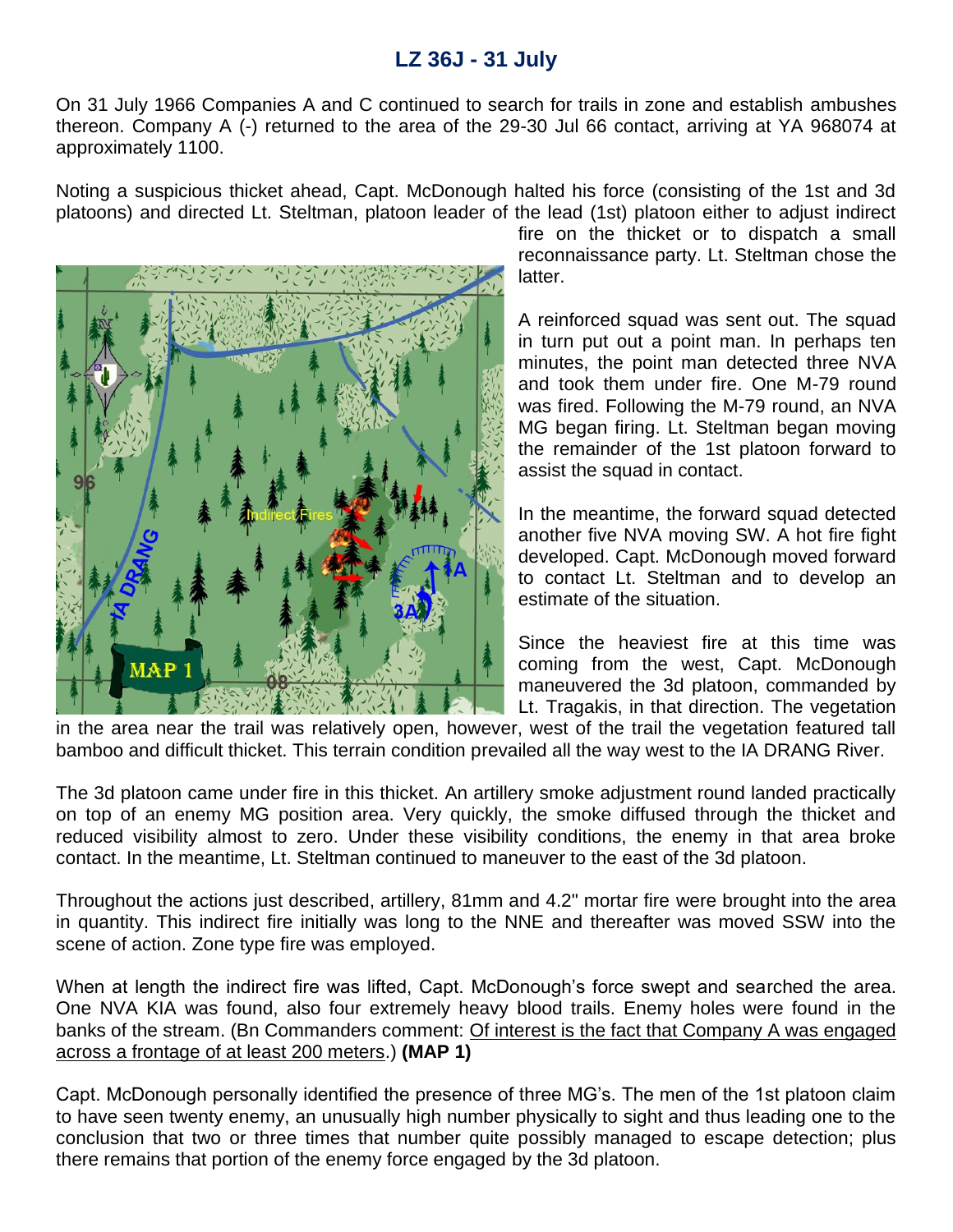

**LT Tragakis photo by George Jacunski**

Following the search, the 3d platoon was ordered to conduct a counterclockwise sweep of the scene of action.

Meanwhile, the 1st platoon collected the friendly casualties (1 KIA, 6 WIA) and dispatched an element to reconnoiter for a medevac LZ. By the time the 3d platoon had completed its sweep, the 1st platoon LZ reconnaissance group also had returned. The 1st platoon then secured the area while the 3d platoon (- ) repaired to the LZ and improved it as necessary. The 1st squad, 3d platoon, meanwhile was sent a short distance north along the trail as an additional security measure....time: 1240.

1400h: Personnel of the 1st platoon and several members of the company command group carried the casualties to the LZ. DUSTOFF aircraft negotiated the improved LZ and completed the medevac.

The 3d platoon moved out to the NNE prior to the completion of the medevac. By 1430, the 1st platoon had caught up to the 3d platoon and Captain McDonough consolidated his forces at YA 972077.

Enemy sniper fire began. The 3d platoon replied with MGs and M-79s. Lt. Knutson, the artillery FO, called in artillery and 4.2" mortar fire. The adjustment and FFE consumed twenty to 25 minutes. Meanwhile, to the east at YA 977078, a FAC had spotted two hooches apparently made of cut lumber. Later he assisted in the adjustment of artillery fire on these hooches.

Indirect fire was placed into a thicket north of YA 972077 and associated with the intermittent stream there.

As the artillery and 4.2" mortar fire was lifted from this thicket and shifted to the N and E, Capt. McDonough moved with the 3d platoon across the stream and thicket. The platoon emerged from the thicket into an open area north of the stream. A trail junction was noted in the open area. The 3d platoon was sent down the trail heading east toward the hooches. Lt. Steltman brought forward his 1st platoon. He was instructed to investigate the trail to the north.

Just as Lt. Steltman was about to put his platoon in motion, the 3d platoon began receiving AW (2) and sniper fire from the north. For a moment, the 3d platoon and the company command group were pinned down. The snipers seemed to be in trees; however, none could be detected. The 3d platoon quickly generated a base of fire and began maneuvering in the face of accurate enemy sniper fire. This phase lasted perhaps fifteen minutes. Numerous shell holes provided convenient cover.

An enemy strong point appeared to be associated with a large rock outcropping NE of the trail junction. Capt. McDonough quickly began maneuvering the 1st platoon around to the east of the 3d platoon and into a thicket. The 1st platoon moved slowly and with caution. Gradually sniper fire from the NE diminished.

Meanwhile, the artillery, which previously had been shifted to the N and E, was quickly brought back to the SW. Artillery fragments tore at the treetops over Captain McDonough's position thirty meters in rear of the forward elements.